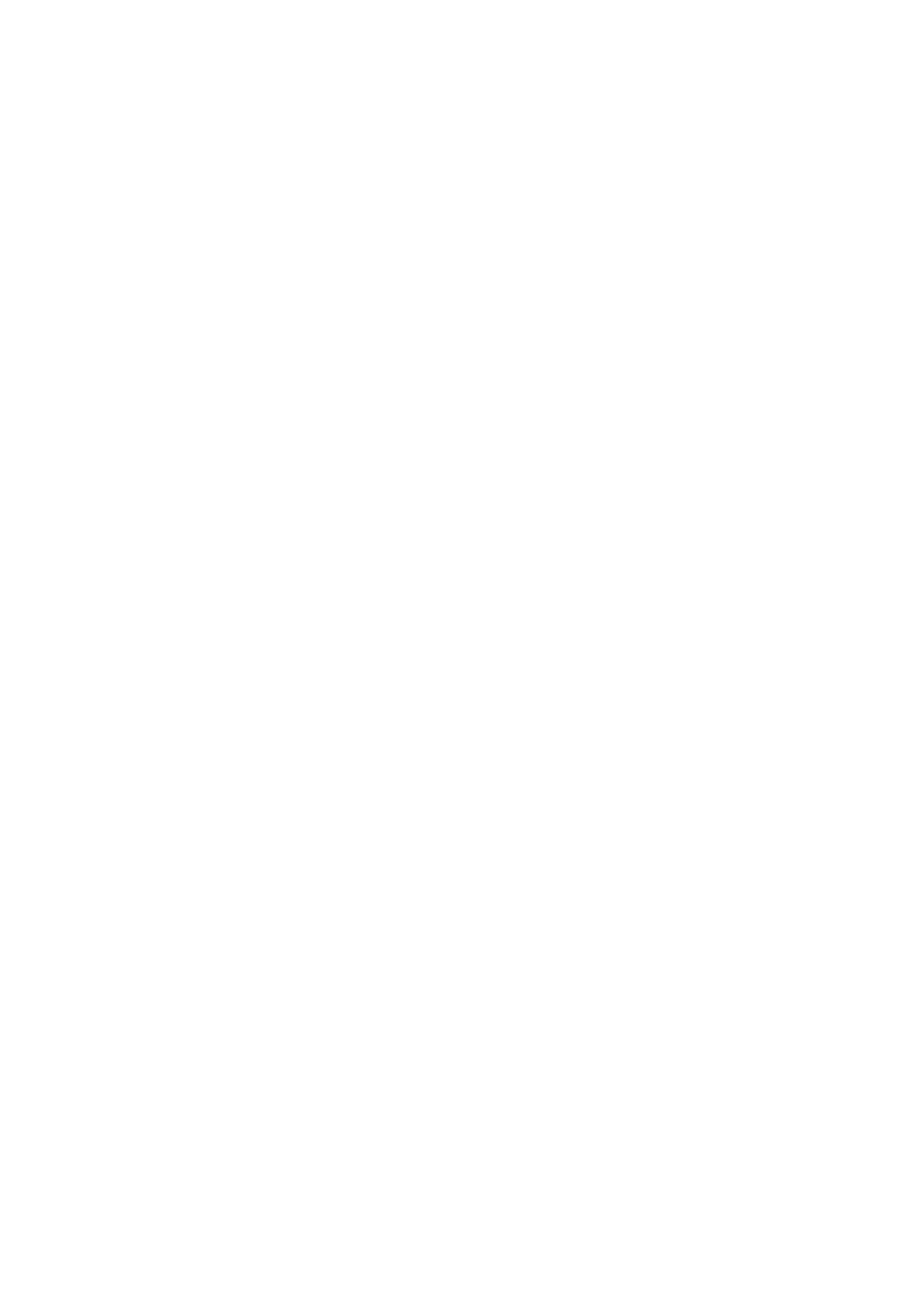# The contribution to public policy of Professor Richard Hal Snape, 1936–2002<sup>∗</sup>



Professor Richard Snape was just 65 years old when he was taken from us. That is not a long life by conventional standards. But measured in terms of his accomplishments, Richard led both a long and exemplary life. And his contribution will endure, not only on the strength of his considerable intellectual output, but also through the influence he has had on policy makers, and on younger generations of economists.

Richard Snape's professional contribution began earlier than most. In 1960, with a first class honours degree in commerce from Melbourne University behind him, he entered the London School of Economics on a scholarship. Under the supervision of Basil Yamey he completed his doctorate in just two years, producing an innovative and incisive analysis of the welfare costs of barriers to international trade in sugar.

It soon became clear that the young Richard Snape was destined for great things when the doyen of the economics profession, the redoubtable Harry Johnson, was stimulated by Richard's thesis to publish an article sub-titled 'Variations on a theme by R.H. Snape'. As Jonathan Pincus has remarked, in one of many letters of support for Richard's recent successful nomination as Distinguished Fellow of the Economic Society of Australia: 'What a splendid launch: Richard's name in the title of a publication almost before he had a publication to his name!'

 $\overline{a}$ 

<sup>∗</sup> Eulogy delivered at the Armadale Uniting Church, Melbourne, 8 October 2002.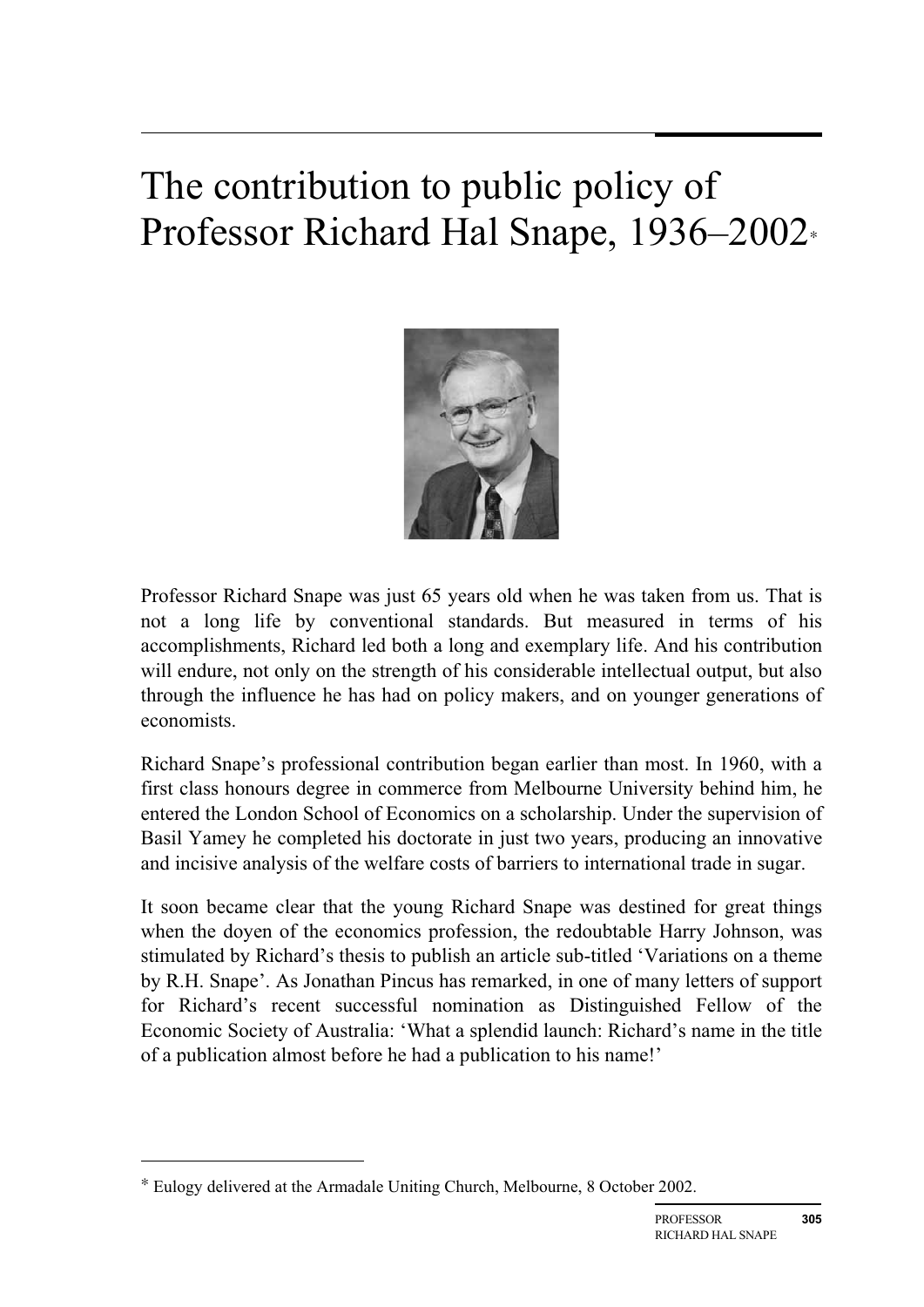The only misgiving that Richard may have had about this brilliant debut, which included highly rated journal articles of his own, was that he thereby acquired the nickname 'Sugar Snape', which stuck with him for some considerable time!

Richard's research and publications record soon transcended even these auspicious beginnings. Returning to Australia in 1962, he took up a position as lecturer at the fledgling Monash University, where he and other young lions of the profession most with freshly minted doctorates from prestigious overseas universities — soon made the Faculty of Economics and Politics the pre-eminent centre for the 'new economics' in Australia.

Another of those youthful academics was Alan A. Powell, now also an Emeritus Professor. Alan will speak about Richard's considerable achievements at Monash University in an academic career spanning some 35 years.

In the time available, my own remarks will focus on Richard Snape's influence on public policy, and the contribution that he has thereby made to enhancing the welfare of the community — the end purpose of an economist's training.

As a specialist in international trade and the economics of protection, it was natural that Richard Snape would choose to make his first real foray into the policy arena at the Tariff Board. Richard was among a group of young academics — including Max Corden, Fred Gruen, Alan Powell and Garry Pursell — who in the mid-1960s helped the Tariff Board under its new Chairman G.A. (Alf) Rattigan develop a proper economic framework for tariff-making. Bill Carmichael, who played a key role at the Tariff Board in bringing this external expertise to bear, recalls Richard Snape taking the lead in organising a joint letter from academics to the newspapers, supporting the Tariff Board in its attempts to broaden its reporting in the face of staunch opposition from the Government.

This is an early example of what a number of Richard's colleagues have identified as his concern not just for academic rigour, but to use his analytical skills to help produce practical results; and to stand up publicly and be counted.

Richard's next foray into public policy required him to take leave from his academic duties in 1973-74 to be on the Priorities Review Staff (PRS) under the Whitlam Government. The PRS was an institutional innovation designed to bring fresh analytical insights to policy development for the benefit of the Prime Minister and his Cabinet. In his letter supporting Richard for Distinguished Fellow, Michael Porter recalls that Richard took responsibility within the PRS for trade and assistance policy, anticompetitive regulation and energy policy (an area which, under Rex Connor, had particular need of Richard's careful analysis).

Ξ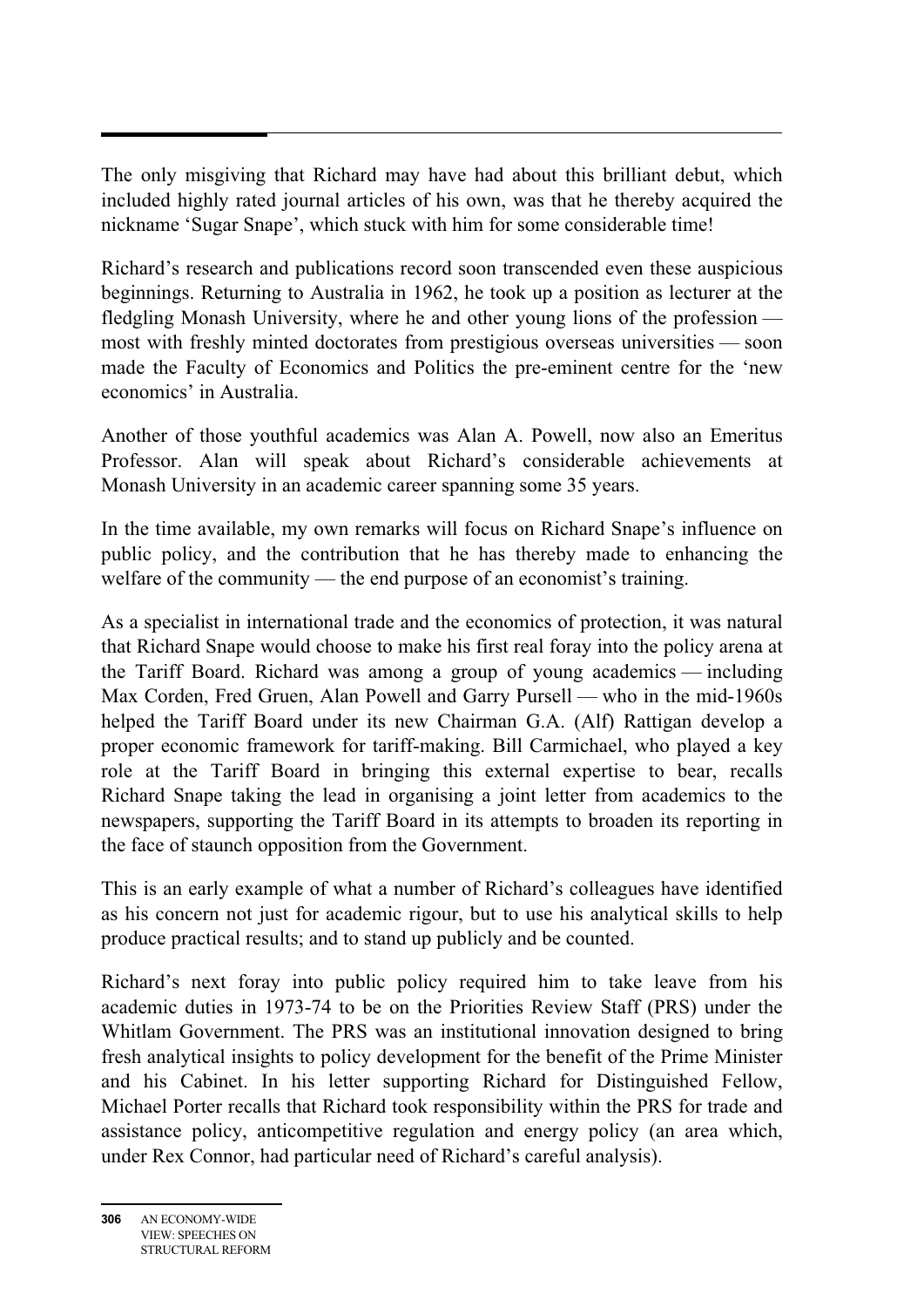The reports of the PRS were highly influential on public debate and policy outcomes during its short life. Its reports on industry regulation and adjustment policy are still influential today.

In the late-1970s, under a different government, Richard Snape was appointed to the Treasurer's Panel of Economists and then to his Economic Advisory Group. Ian Macfarlane, Governor of the Reserve Bank — and, like many of us, a former student of Richard's — has recounted the opinion of a previous Treasury Secretary that Richard's contribution at that time to the debate on the relationship between real wages and unemployment, while not widely recognised, was in fact 'more valuable than anyone else's', and that he had been so impressed that he had attempted to hire him.

This illustrates another facet of Richard's contribution. While rightly confident about his analytical ability and forthright in expressing and defending his views, Richard Snape's main concern was to advance the arguments, not himself.

In subsequent years, Richard returned to the Tariff Board's successor, the Industries Assistance Commission (IAC), as a consultant, often on complex conceptual issues. Perhaps the standout contribution in this respect was a 1985 consultancy for the IAC that he undertook with Gary Sampson, developing a framework for analysing barriers to international trade in services. This work soon reached an international audience and eventually became the foundation on which the General Agreement on Trade in Services was built during the Uruguay Round.

As a consultant, Richard upheld the finest traditions of academic independence. Unlike many so-called independent consultants today, Richard always delivered what he believed to be sound advice, not merely what his sponsor may have wanted to hear. Thus in the mid-1980s when the Trade Minister of the day was seeking to justify a Free Trade Agreement with the United States, Richard produced a robust but inconvenient report, making it plain that such a course would not necessarily be economically beneficial. (Since then, other consultancies have been enlisted on this matter, but Richard Snape's original work is still commonly referred to.)

In this period, Richard also made his mark at a number of international institutions, including stints at the UNCTAD and the World Bank. More recently he also made an important direct contribution to the work of the WTO, as a member of an eminent international panel reviewing aspects of India's import protection regime. Garry Pursell notes:

Richard was the only economist on the panel and he contributed in key ways to the carefully reasoned findings against the Indian Government's position … which were welcomed by domestic supporters of trade liberalisation in India … and established a very important precedent on this issue at the WTO.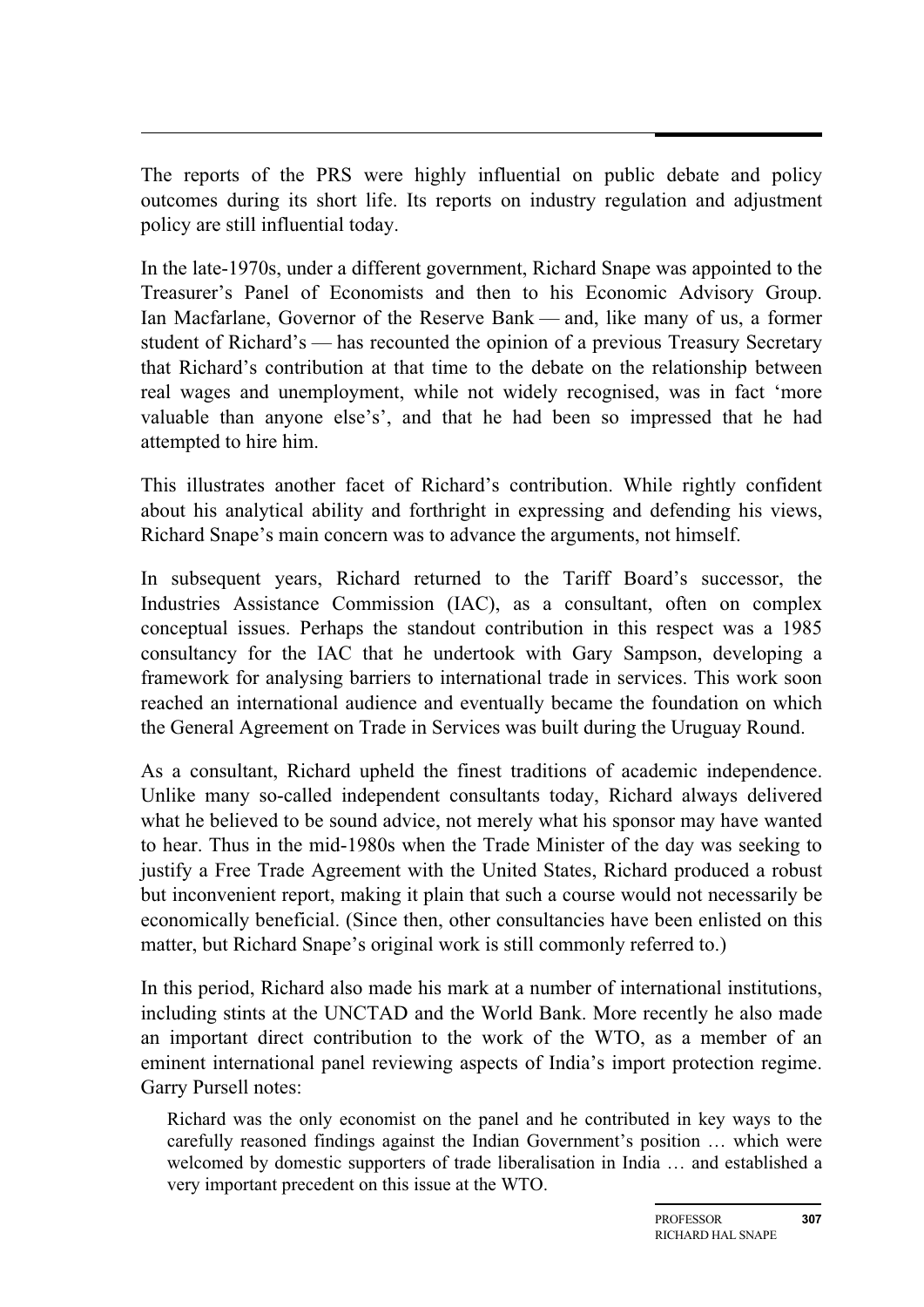Richard's skills as an editor and editorial adviser for an array of professional journals and publications — including Australia's own *Economic Record* — were also sought by the World Bank. A number of those acquainted with Richard's work as editor of the World Bank's *Economic Review* and *Research Observer* have remarked on the way in which he quickly established the reputation and reach of these new journals. Nicholas Hope has recalled his regrets at the time that Richard could not be persuaded to stay on at the Bank in a more direct policy role, choosing instead to return to Australia.

Nick Hope records his subsequent delight, however, in learning that this had enabled Richard eventually to assume such a role in Australia at the Productivity Commission.

Richard Snape was appointed to the then Industry Commission in 1995 as an Associate Commissioner. He was brought in primarily as a research leader and mentor, but he soon became active and expert in all aspects of the Commission's work. As a result, he was appointed Commissioner in the newly (re-)created Productivity Commission in 1998 and, following my own appointment as Chairman, he was made Deputy Chairman.

Richard initially worked on public inquiries and research with a trade policy or industry assistance orientation. His knowledge in that area, together with his capacity to grasp the essentials of an argument and to understand the circumstances and motivation of 'interested parties', are all reflected in the quality of those early reports, one of which has become a model internationally for how WTO 'safeguard' investigations should be conducted.

In the next few years, Richard headed key national inquiries into important areas of public policy outside the traditional industry assistance domain. These included reports to government on the regulation of international air services, broadcasting, telecommunications (as supporting Commissioner) and airports. Richard brought his customary analytical rigour to each of those reports, as well as a level-headed appreciation not only of the potential costs of market power, but also of the limits of regulation in achieving better outcomes.

Alan Mitchell, writing about Richard in last weekend's *Financial Review*, observed:

His most recent major reports for the Productivity Commission included airports and broadcasting. The Government has accepted most of the wisdom of the airports report and is still trying to evade the wisdom of the broadcasting report.

As I read those words on Saturday, I could almost hear Richard chuckling in appreciation.

Ξ

**<sup>308</sup>** AN ECONOMY-WIDE VIEW: SPEECHES ON STRUCTURAL REFORM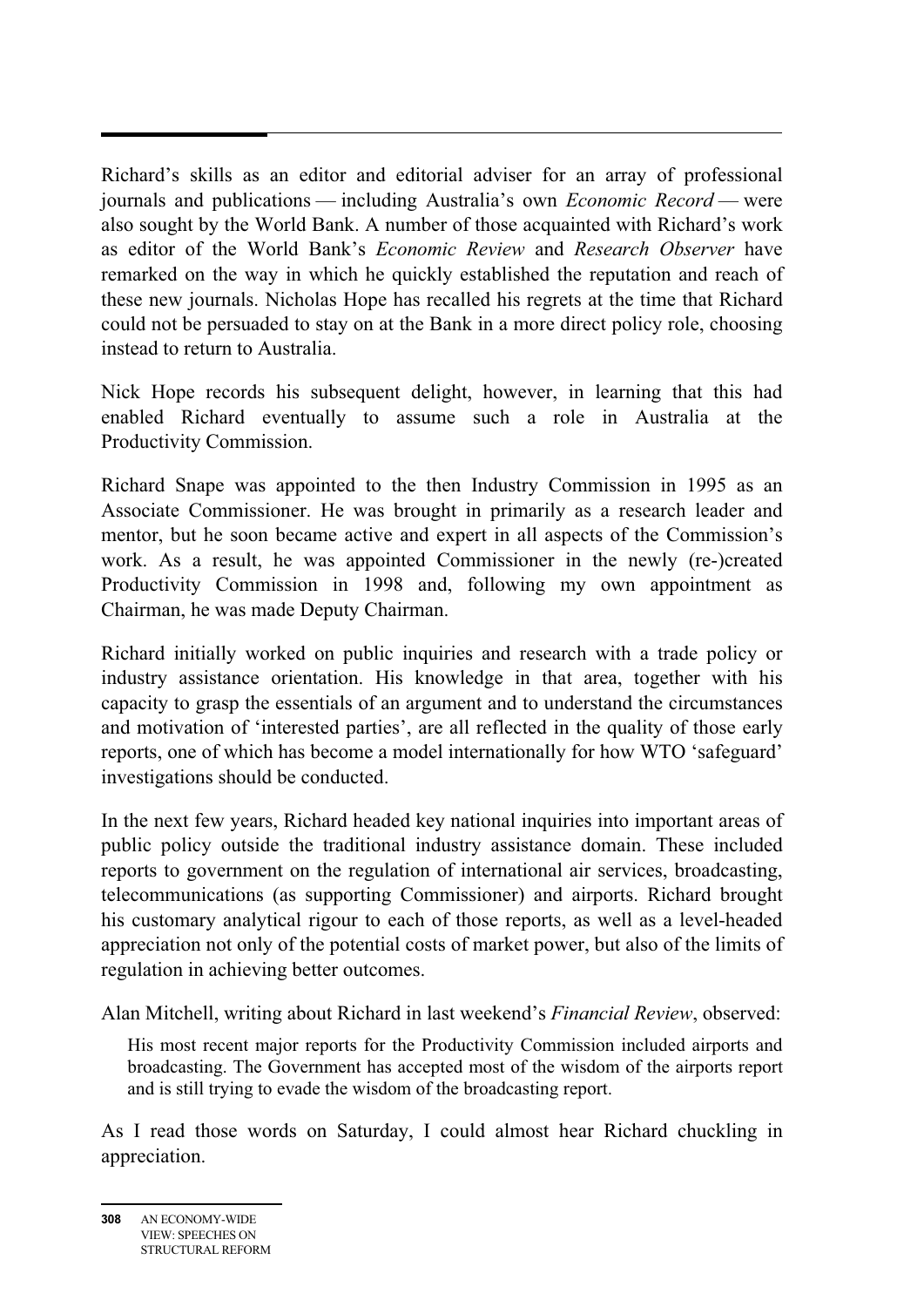Richard took a keen interest in the Press as a vehicle for promoting policy ideas and influencing public opinion. He delighted in a good story about our reports. And he would get very annoyed if a reporter got it wrong. This, unfortunately, was not an infrequent occurrence. On a number of such occasions Richard gave the hapless reporter a stern talking to.

Richard could be tougher still if the offender happened to be an academic, and indeed if he perceived any lapse in academic standards or conduct. Ian Harper has recounted with feeling an earlier and quite innocent experience of his own, noting 'the rebuke of one's professional senior is carried throughout one's career and passed on to the next generation!'

This brings me back finally to the influence that Richard has had, and continues to have, through the work of those students and colleagues who have benefited from his guidance and collaboration. At the Productivity Commission, Richard's door was always open to junior and senior staff alike; he was always willing to help and his support was always timely. Richard's interest in staff went well beyond guiding their work. He also took a keen interest in their professional development and would encourage those with potential to exploit it to the full.

As Philip Williams has remarked from personal experience, Richard's guidance and support for his students was not a temporary thing, but involved a long-term commitment. He writes:

One of the characteristics of good teachers is that they succeed in transferring their enthusiasm for their subject to their students. It is not so common for this to continue for decades after the student-teacher relationship has ended.

For my own part, it is hard to express how privileged I have felt to have been able to work alongside Richard in common cause over these past few years. And, during his last difficult year, it has been inspiring and humbling to observe Richard's continuing contribution to our work and to have had his unfailing support.

In a sense, those of us who worked with Richard are all his pupils. The standards he set for himself are standards to which we should all aspire. Through his own substantial intellectual achievements and the influence of his teaching, Australia is a better and more prosperous place.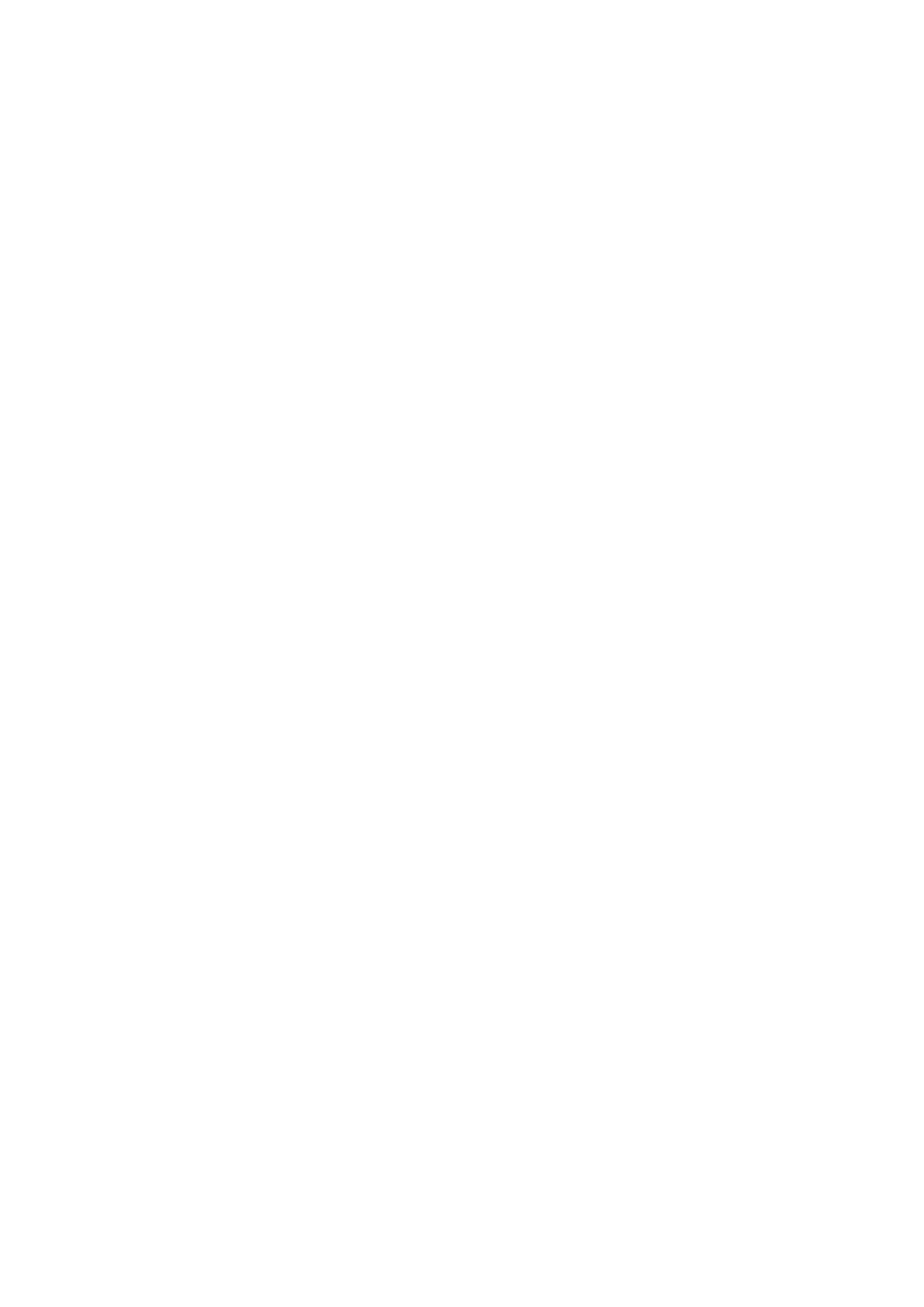## Bert's legacy: a talk to the 'Society of Modest Members'\*



*Charles Robert 'Bert' Kelly CMG (1912–1997) was a prominent member of the Australian Parliament and a federal government minister. He was influential in urging Australian political parties to move away from protectionist policies. He was well known for his 'Modest Member' and 'Modest Farmer' articles in national newspapers and magazines. The 'Society of Modest Members' comprised parliamentarians with an attachment to Kelly's anti-protection ideals.* 

Bert Kelly's Modest Member newspaper columns in the late-1960s and early 1970s had a significant influence on my career choice. My first job as a graduate was with the Tariff Board and after a variety of other jobs, I ended up heading its 'descendent' the Productivity Commission.

The Commission was created by the Coalition Government in 1998 as a vehicle to assist it to advance the reform agenda. However, the Coalition has not always been a supporter of economic reform, nor of its advocates (including the Industries Assistance Commission and the Industry Commission — both established by Labor Governments).

When Bert Kelly began his tariff crusade in the early 1960s, his was a lone voice within his party and indeed the Parliament. In his book *One More Nail* (1978), he recounts:

 $\overline{a}$ 

<sup>\*</sup> Parliament House, Canberra, 23 September 2002.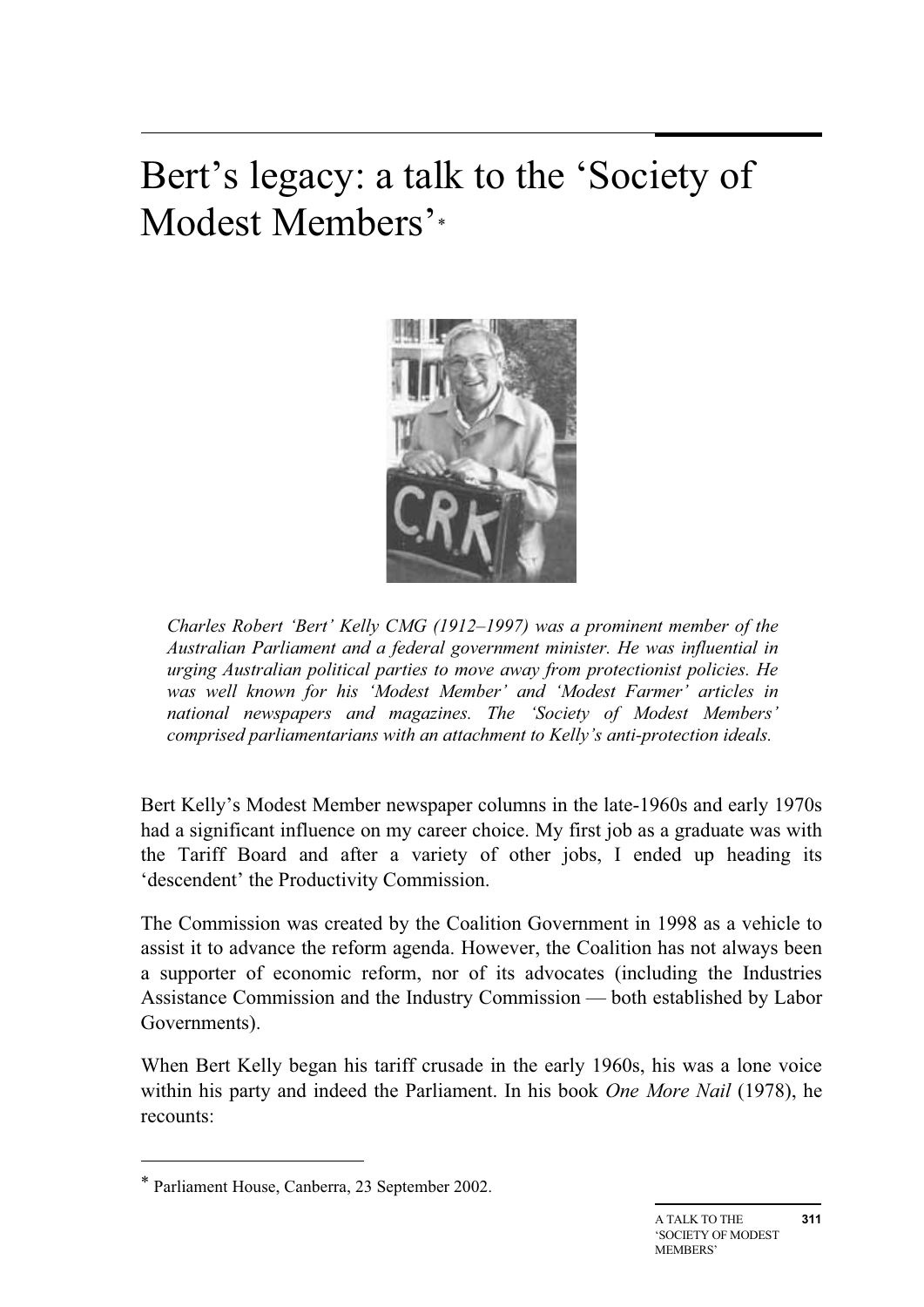To say that my message was received with indifference would be an understatement of immense proportions. I used to be able to empty the house quicker than any other Member, and believe me, the competition was not negligible. Lorna, bless her heart, used to be so sorry for me that she used to come over to Canberra if she knew that I had a series of tariff speeches looming. She would then sit doggedly in the Speaker's Gallery (there was never a great demand for seats when I was speaking) and it was some comfort to know that she was there. (p. 77)

However, it appears that Bert received some surreptitious encouragement for his mission. He records:

Ministers would pass me in the corridors and after a quick look around to see that no one was watching, they would urge me to keep going even if it killed me because I was doing more good than I knew. (p. 84)

Part of Bert Kelly's difficulty in selling reform in those early years was that the Australian economy and community were doing pretty well. Growth was steady, unemployment and inflation low, and the incomes of Australians on average still higher than in most other OECD countries. Australia was at that stage still able to 'ride on the sheep's back'. The terms of trade favoured our primary commodities, and we benefited from a world-wide expansion in demand following the war.

### **Falling off the sheep's back**

Ξ

But we were riding for a fall. Even in the boom years, Australia's productivity performance was lagging other countries. Over the period 1950 to 1973, productivity growth in Australia averaged 2.3 per cent a year, compared to an OECD average of 3.6 per cent.

Productivity growth is the main determinant of income growth in the long term. Our relatively poor productivity performance was therefore translated into an inexorable slide in our comparative living standards, aggravated by declining terms of trade.

The reasons for our poor productivity performance were not hard to find:

- a fragmented, high-cost manufacturing sector, focussed on the domestic market
- indulgent, inflexible work practices, intransigent and powerful unions and lack lustre management
- outmoded technologies and low rates of innovation and skill development
- bloated public utility monopolies controlling key infrastructure services like power, transport and communications.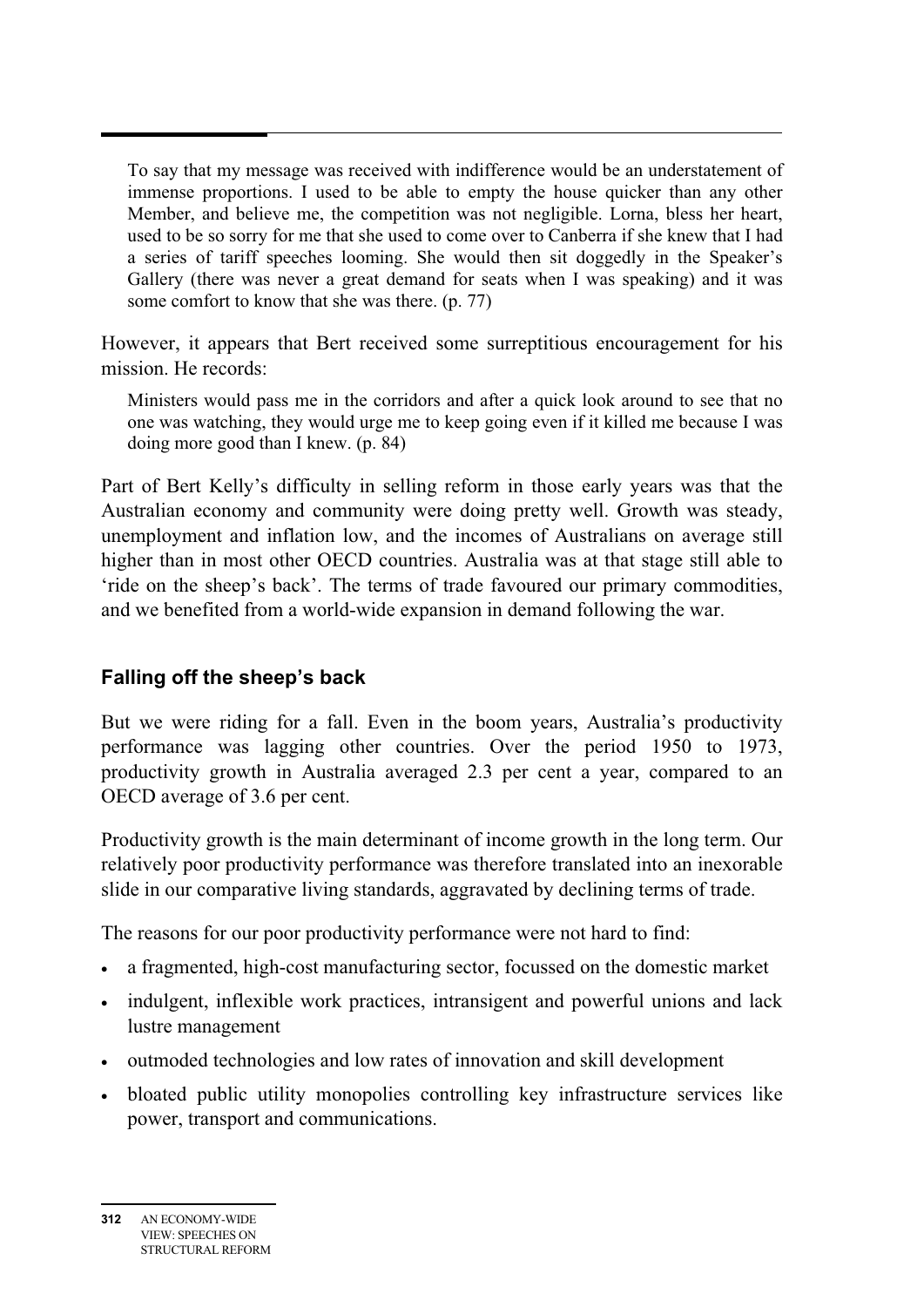As a broadacre farmer selling on world markets, Bert Kelly was well placed to appreciate that these features were not inherent to Australia, but a consequence of an industry development strategy that had become increasingly focussed on impeding or suppressing the forces of competition.

For a small economy, the most important source of competition is international: it defines best practice in costs, quality and technology, and ensures that, at least in the traded sector, our resources are directed to those domestic activities that have the highest payoff. Barriers to international competition were therefore the logical starting point for what eventually became known as 'microeconomic reform'.

This brings me back to Bert Kelly's difficulty in pursuing tariff reform. Like all micro reform it involves unwinding policy measures that support inefficiency. Reform benefits the wider community. But in doing so it threatens the privileges or perceived entitlements of a (vocal) minority. The political calculus is made worse by the front-loaded timing of the losses relative to the benefits from reform, and by the lack of awareness by the potential beneficiaries of what is at stake. Indeed the general community will often find the arguments of vested interests more appealing than those of the reformers. These political difficulties are compounded by a government bureaucracy that often serves to sponsor the interests of particular sectors or groups, and makes it hard for governments to see the big picture.

Bert Kelly understood all this earlier than most. His energies were therefore directed at making the case for reform as simply and persuasively as he could. He staunchly defended the independent role of the Industries Assistance Commission and its successors, as objective sources of advice and information about the tradeoffs for the community in industry assistance.

### **Reform had a big payoff**

I could at this point embark on a blow-by-blow description of tariff reform and the succession of wider microeconomic reforms, but I would not be telling you much you did not already know (or had not lived through). What is worth noting is that protection reform was a necessary precursor to other microeconomic reforms. By exposing firms to increased competitive pressure in the markets for their outputs it created pressure for reform in the markets for their inputs.

Firms and industry organisations that had long been complacent about unproductive work practices and the cost of public utility services, found that they could no longer contrive to pass those costs on. Thus the reforms to industrial relations and government business enterprises, culminating in the National Competition Policy,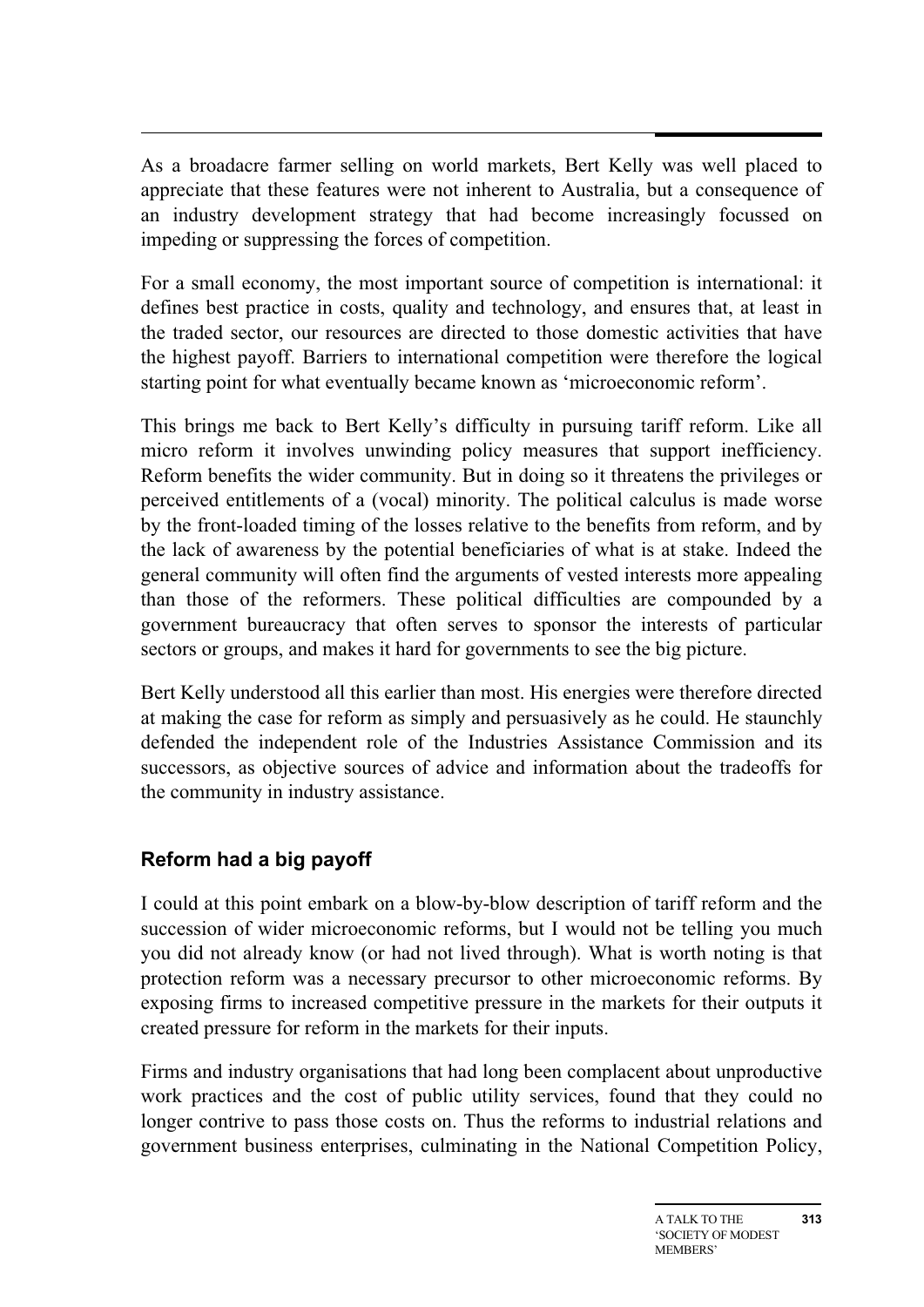Ξ were a logical outcome of the opening of the Australian economy to international competition.

The reform process by any measure has been a sweeping one. It was successfully implemented only because key industry groups as well as governments became convinced that it would have a substantial payoff. However, that conviction has not always been adequately communicated to the wider community. Concerns and confusion about the reforms and their effects have provided fertile ground for misinformation and misrepresentation, especially in regional Australia. Some think we are worse off, or no better off; others admit to some benefits, but consider that we have had enough reform for the time being. So, *has* micro reform been worth it?

The headline answer can be found in the surge in Australia's productivity growth in the 1990s. Multifactor productivity growth averaged 1.8 per cent a year, one percentage point above the previous trend. This performance outstripped nearly all OECD countries, including the United States.

The sustained rise in Australia's productivity growth cannot be explained away as some have tried to do — by business cycle effects or increased work intensity, or even by measurement errors. Better macroeconomic management has clearly helped — by bringing a more stable and predictable climate for investment and production decisions.

But *micro*economic reform has been the real driver of Australia's productivity boom. It did this in two ways:

- by heightening competitive pressures and sharpening incentives for firms to be more cost conscious, innovative and productive
- by allowing businesses greater flexibility to make the necessary changes and innovations (particularly through industrial relations reforms).

This clearly contributed to the unprecedented resilience and adaptability of the Australian economy in the face of the financial crisis in key export markets in Asia. The improved productivity performance brought about an acceleration in the average income of Australians from the customary growth rate of 1.4 per cent in the 1970s and 1980s, to 2.5 per cent in the 1990s. One percentage point of extra income growth annually soon adds up. If Australia's productivity had grown in the 1990s at its previous trend rate, households would have been \$7 000 poorer on average by the end of the decade.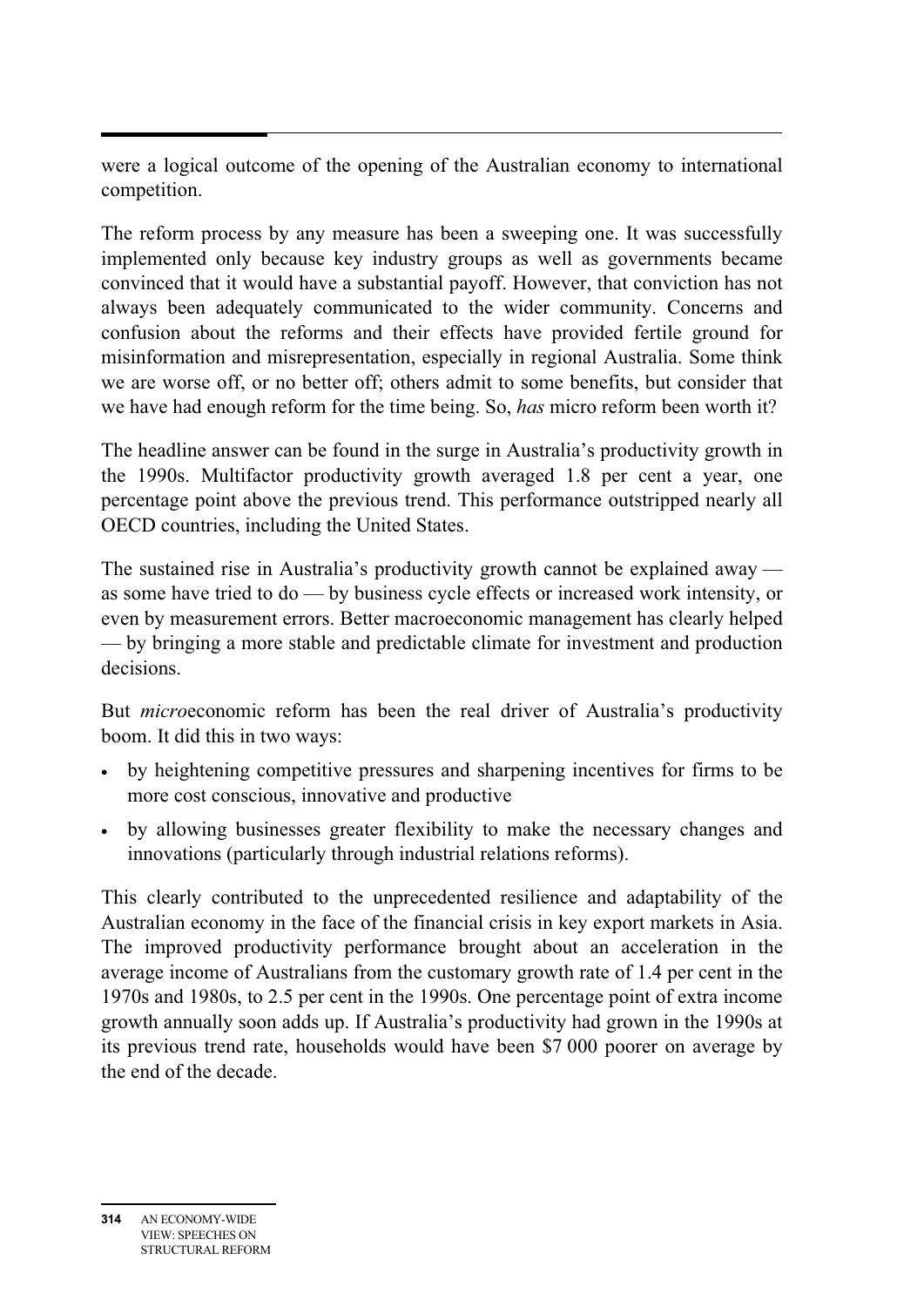#### *The benefits were widely spread*

Commission research shows that the income gains have been shared fairly evenly between capital and labour at the aggregate level. In other words, business has not pocketed all the gains from the productivity improvements. (The main decline in labour's income share occurred in the 1980s — during the Accord years.)

Indeed, the competitive pressures engendered by microeconomic reform meant that productivity gains have been largely passed on in the form of lower prices. The Commission's review of infrastructure trends over the last decade shows that there have been lower prices to households for services such as electricity and telecommunications, notwithstanding some recent increases (PC 2002f). Less obvious but real benefits to the community have also come from lower prices to businesses (for example in electricity, rail freight, post). At the same time there has been greater cost recovery and less budget damage, which have fed through to lower final prices and taxes faced by consumers.

Of course, not all prices have fallen. Australia's scarce water resources have long been underpriced. This required urgent attention to promote sustainability. Following the move to consumption-based charges, per capita consumption has decreased by some 17 per cent in major urban and regional areas. Our assessment of service trends shows that price reductions have not come at the expense of service quality. For example, case studies indicate that the frequency and duration of electricity supply interruptions declined by up to half.

Moreover, our preliminary assessment of the distributional consequences of price trends post reform indicates that the direct impact on household expenditure has been more favourable for people on lower incomes (PC 2002f). There is also evidence that price trends have generally been comparable across regional and metropolitan areas.

The regional distribution of gains and losses from reform has been of particular interest in recent years, with many country people attributing the declines in population, services and incomes to National Competition Policy. The Productivity Commission's public inquiry on this matter found that those perceptions were generally misplaced (PC 1999b). The major drivers of the fortunes of rural and regional Australia remain ongoing technology advances and intensifying competition on export markets, which have relentlessly pushed down rural terms of trade and made farming a much less people-intensive activity. Many procompetitive reforms have helped rural industries cope with these external pressures, by reducing the costs of major inputs such as energy, rail, transport and communications.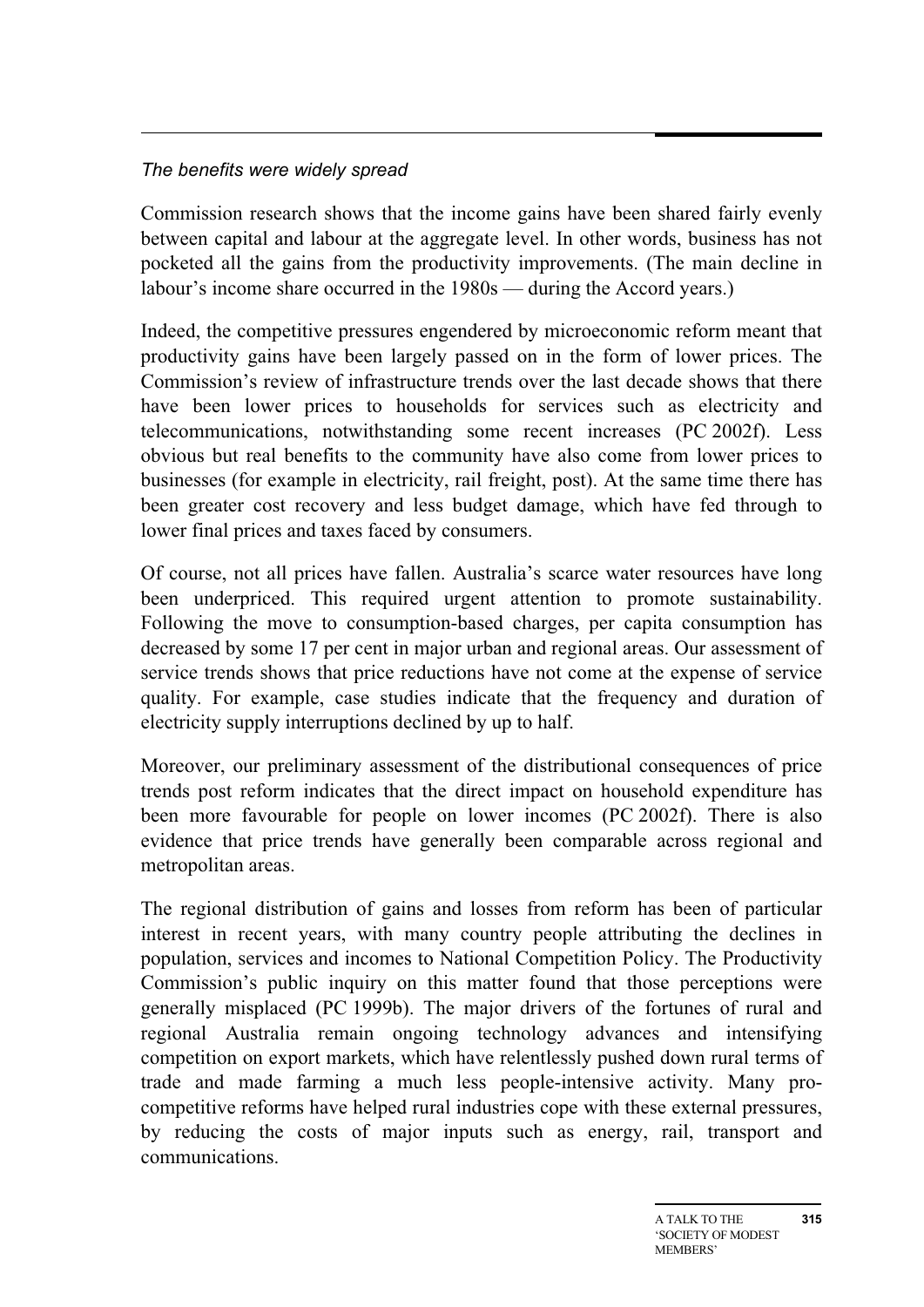Ξ The Commission's detailed assessment was that country Australia as a whole would benefit from National Competition Policy, although there was likely to be more variation in the incidence of benefits and costs among regions than among more diversified urban centres (PC 1999b).

### **The saga of auto industry assistance**

One of the industries of particular interest to Bert Kelly was the auto industry, which was conceived out of high protection and has fought vigorously, both as infant and adult, to extend and maintain that protection. The Commission has completed its inquiry into post-2005 automotive assistance (PC 2002e) and I can assure you that the industry's advocacy skills are undiminished. (Some of you may be experiencing them at first hand!)

While the automotive industry has always resisted cuts in protection and consistently predicted its demise if tariffs were reduced — whether from 57.5 per cent or 40 per cent or 25 per cent or indeed the present 10 per cent — the reality is that this industry has, almost despite itself, become an advertisement for the gains from protection reform.

Under the pressure of increased import competition there has not only been significant rationalisation of production (allowing greater scale economies), the industry's innovativeness and productivity have increased, and product quality has improved dramatically. This has meant that, while tariffs have fallen and imports have risen substantially, the industry has fully offset this through export sales, so that production has stabilised and is now projected to expand.

The industry has admitted that tariff reform spurred its performance in ways that it had not envisaged in more cosseted times. But it does not see scope for further gains from reducing tariffs and believes that any further liberalisation should be contingent, among other things, on other countries eliminating their protection.

The Commission has listened carefully to the industry's arguments. We accept that circumstances have changed and that with tariffs at 15 or 10 per cent, the (static) costs of resource misallocation are nowhere near what they were. But the burden on consumers of even a 10 per cent tariff remains significant. When the Automotive Competitive and Investment Scheme (ACIS) subsidies are accounted for, we are looking at over \$1 billion of support annually. Moreover, the Commission has argued that further tariff reductions would yield worthwhile efficiency gains, including by keeping the pressure on firms and their workers to achieve best practice workplaces.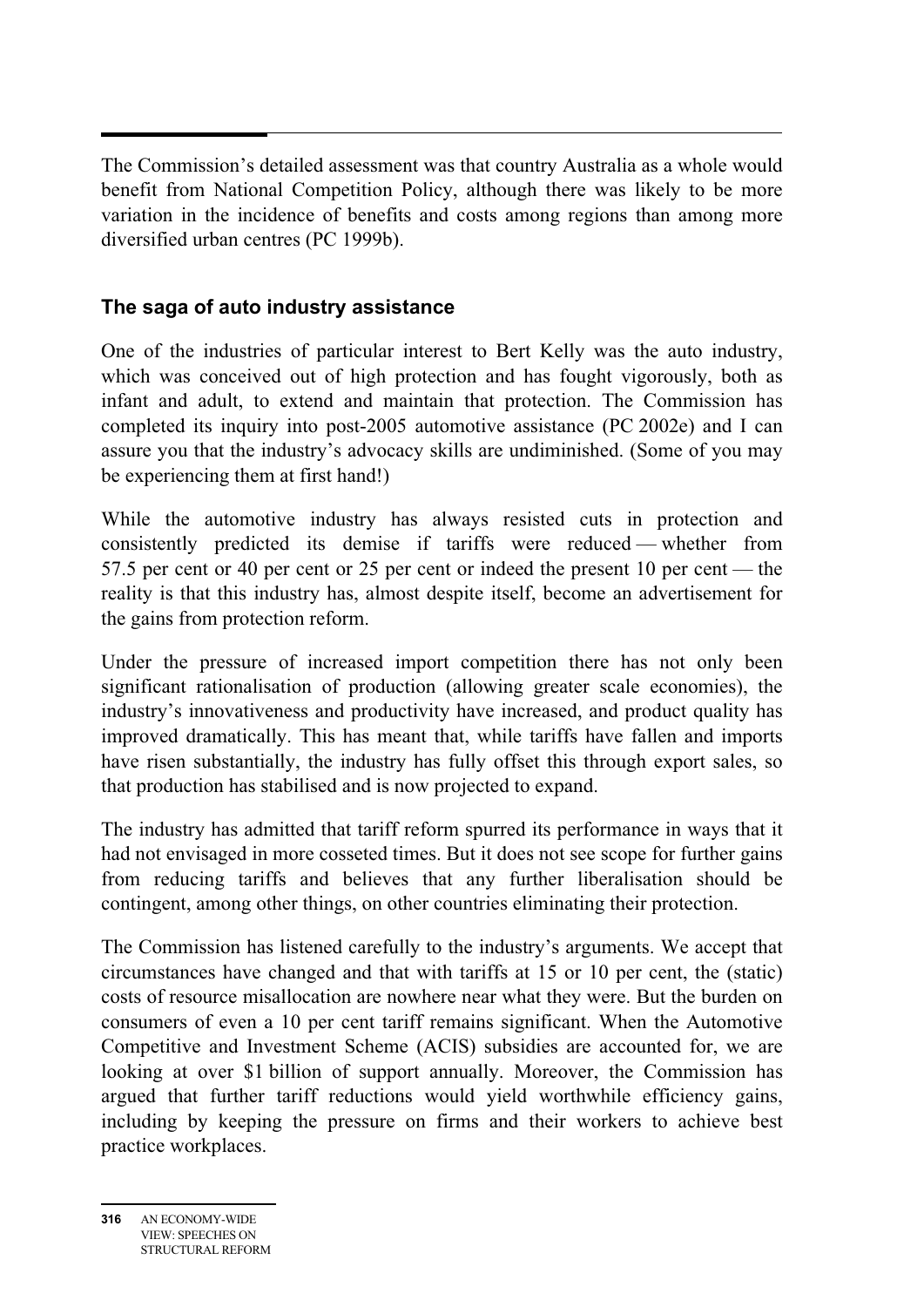Looked at the other way, a decision by Government to maintain the assistance *status quo* would not be a helpful signal about the need for workplace change. It could also signal to other APEC countries that we are not serious about the Bogor commitment, and undermine the potential for gains to Australia from APEC liberalisation.

That said, the Commission has carefully considered the adjustment implications of different policy choices and come up with options that minimise the potential for disruptive change to the industry. To the extent that economic modelling can shine light on this aspect, it indicates that reducing tariffs further would make only a marginal additional contribution to ongoing employment reductions in the automotive industry and employment in all regions would continue to grow. Indeed the adjustment issues for this industry are less significant now than ever before, with rising skill levels improving the mobility of auto workers, and less regional dependence on the industry for jobs and income.

You should not be misled, therefore, by the orchestrated campaign in Victoria in which local governments and local newspapers are predicting big job losses from further assistance reform. These 'estimates' have been drawn from a so-called 'model' that has never been made available for external scrutiny — including by the Commission (despite our best efforts). A better litmus test of the regional implications of reform is the City of Geelong's support for the Commission's option of reducing tariffs to 5 per cent in 2010 (with some further ACIS support to facilitate it) — a marked contrast to its position during the last inquiry.

### **Further reform challenges**

The auto industry's transformation can be seen as a reflection of the transformation of the Australian economy itself. In the past two decades our economy has become far more open and competitive, more specialised and productive, more adaptable and innovative; in short, a more dynamic economy, much better placed to meet the exigencies of globalisation.

Microeconomic reform — starting with the Modest Member's quest for some rationality in tariff policy — has had much to do with this transformation. But it would be idle to believe that the reform process had reached its conclusion, including on industry assistance. For example, I imagine that if Bert Kelly were writing today, he would express satisfaction with the substantial overall reduction in import protection, but he would be drawing attention to the remaining assistance peaks — and his mate Fred would be complaining not only about the level of support for autos, but the even higher rate of support for TCF. Our Modest Member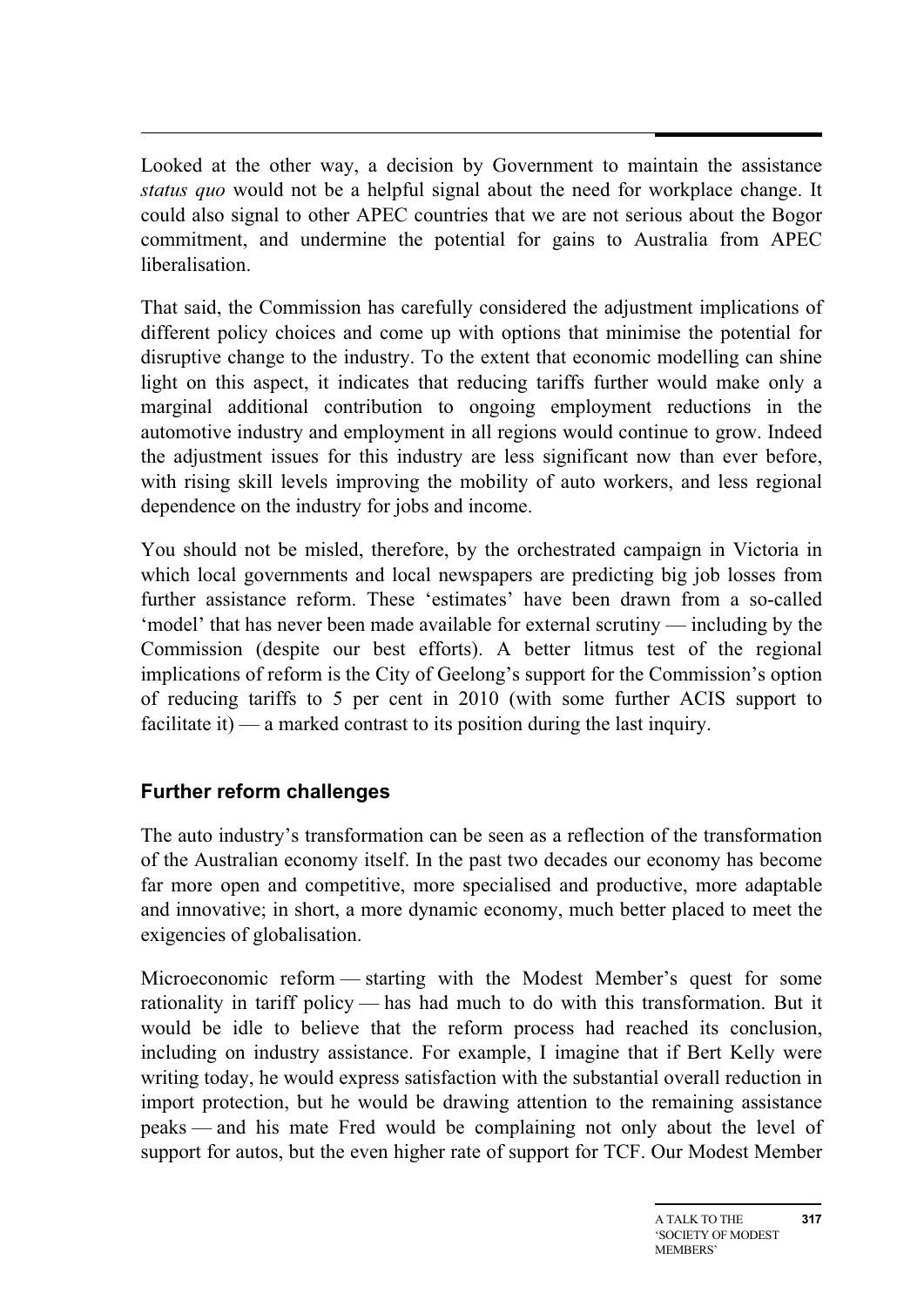Ξ might also be urging us to go further with general tariff rates, rather than holding them at 5 per cent on questionable budgetary grounds.

Being also a Modest *Farmer* he would no doubt be looking critically at the handouts to the dairy and sugar industries, and wondering out loud about their costs and their efficacy in securing competitive viability.

As a stickler for public transparency in industry assistance matters, he might raise concerns not only about those decisions, but also about the emerging trend to *ad hoc*  assistance for particular firms, such as:

- the lack of clarity about the criteria for making a recent \$35 million cash grant to Mitsubishi
- the support for domestic production of ethanol
- the inter-state bidding wars for investment projects, which are at best zero-sum games, but have so little transparency that it is impossible to assess their impacts.

The other key area of micro reform — National Competition Policy — is also still a work in progress. Recent reviews by the Productivity Commission of procompetitive regulation of infrastructure services have found significant gains, but have also identified a looming danger of regulatory overreach, which could seriously weaken the incentives to invest in long-lived infrastructure projects (PC 2001b, PC 2002d). The Government's recognition of this in its recent response to the Commission's report on the National Access Regime is a very positive development.

When it comes to investigating reforms to improve the performance of Australia's social infrastructure — its schools, hospitals and community services — we have hardly begun to scratch the surface. Social infrastructure is a large and growing part of the economy — some 10 per cent of GDP — and the work the Commission is coordinating for the inter-governmental Review of Service Provision shows wide disparities in performance across and within jurisdictions.

In those areas, as well as in dealing with the important environmental challenges facing this country, the use of market incentives — property rights, prices and choice — can play a crucial role in getting better outcomes.

However the special interests and sense of entitlement that have made microeconomic reform difficult in the industry domain, are no less evident in the social and environmental domains. Moreover, in areas like education and health, access and equity issues loom larger and social sensitivities are greater.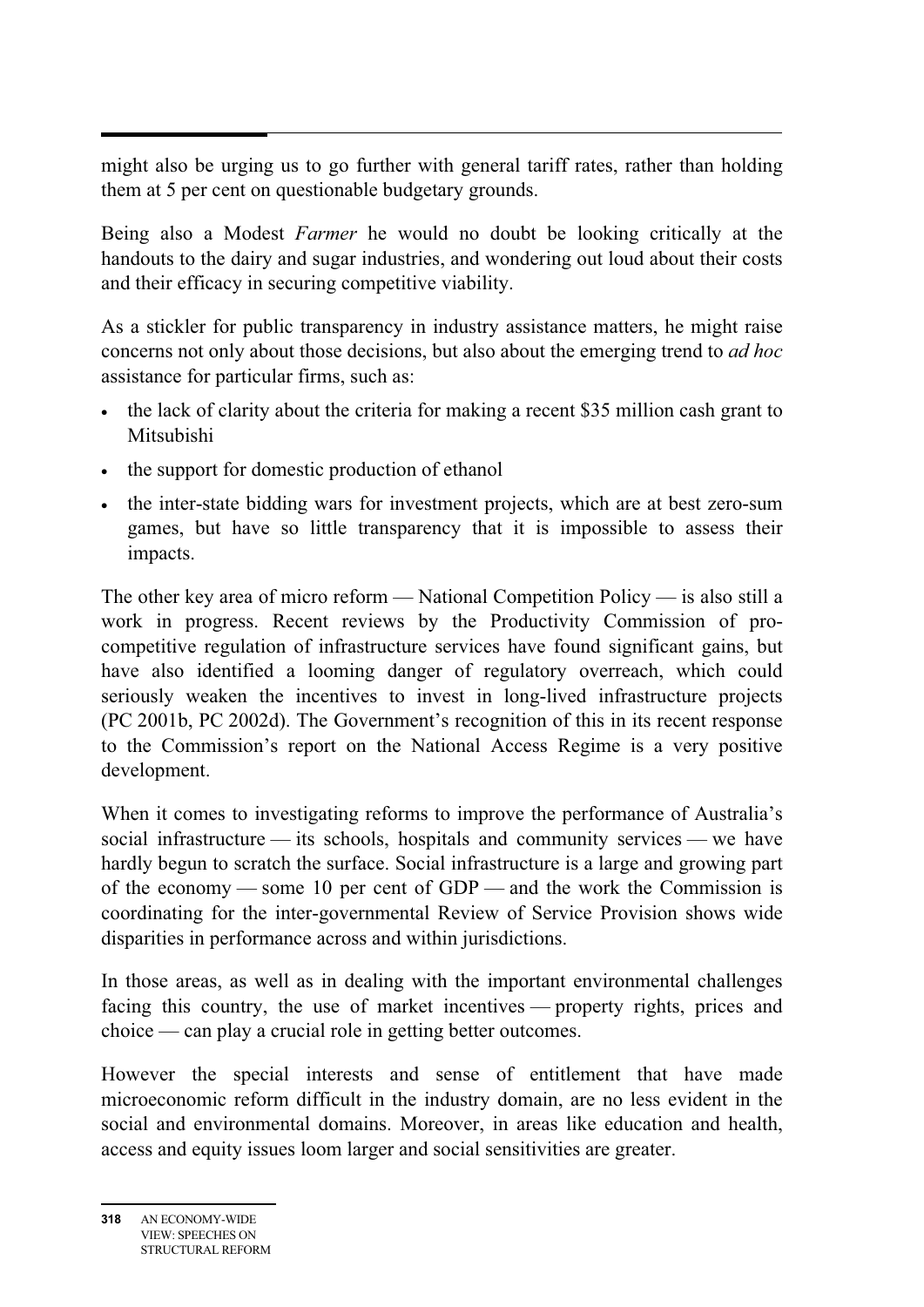So the need for ongoing reform, and the challenges of achieving it, remain substantial. The Productivity Commission, like its forebears, can help governments identify appropriate reforms, by laying out the costs and benefits of different policy choices. Through our public processes, we can also help promote community awareness about the need for change.

At the end of the day though, it is *your* ability and willingness to take the case for reform to the electorate that will determine its success. In this respect, Bert Kelly's example remains an inspiration for what Members of Parliament — whether modest or not — can achieve.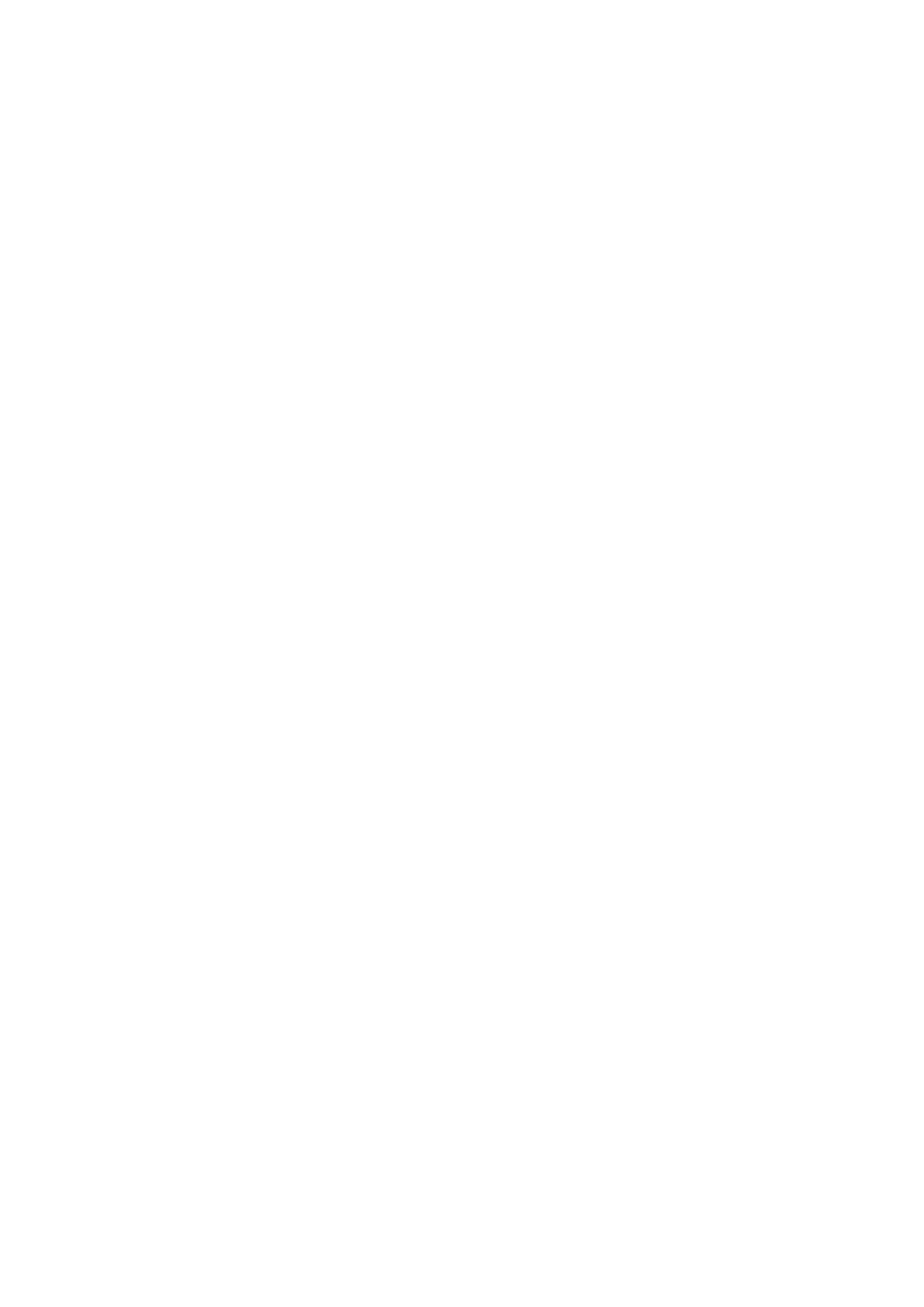## Building a career on solid foundations: advice to new graduates\*

I am honoured to have this opportunity to speak to the many new graduates from the College of Business and Economics at my Alma Mater, the Australian National University (ANU). I had forgotten how exciting a day it is at a university campus when graduations are in progress. Indeed the excitement has communicated itself more widely throughout Canberra.

It is 34 years since I last wore academic robes at my own graduation ceremony at the ANU, but I have maintained connections with the university over the years for which I am very grateful, and indeed this is one of the benefits of studying at such a great institution.

When I graduated in 1974, my fellow graduates comprised mainly people with degrees in economics. Thirty four years later, the majority of you have qualifications in business, commerce or other commercial studies. I won't hide the fact that this is a source of concern to me, and indeed to the Productivity Commission, as an employer of economic graduates! Such graduates are the life blood of our organisation. They generate ideas and bring skills and enthusiasm to its work, which have made a significant difference over time. Indeed, my own first job as an economics graduate was at the Tariff Board, a distant ancestor of the Productivity Commission, for which I am currently the Chairman.

But I have to acknowledge that some shift in the pattern of study has been inevitable, and indeed desirable, given the significant changes in our economy and society over recent decades, and changes in other countries as well.

Australia in the 1970s and 80s was in great *need* of well trained economists! We had seen our economy deteriorate over preceding decades to the point where we had fallen from having the highest per capita income in the world, at the dawn of the century, to  $18<sup>th</sup>$  position by the late-1980s. This was a consequence of poor policies and bad regulation. These had isolated us from world markets; they had sheltered inefficiency; they had weakened incentives for innovation and skill formation and,

 $\overline{a}$ 

<sup>\*</sup> Conferring of Awards ceremony, College of Business and Economics, Llewellyn Hall, Australian National University, Canberra, 18 July 2008.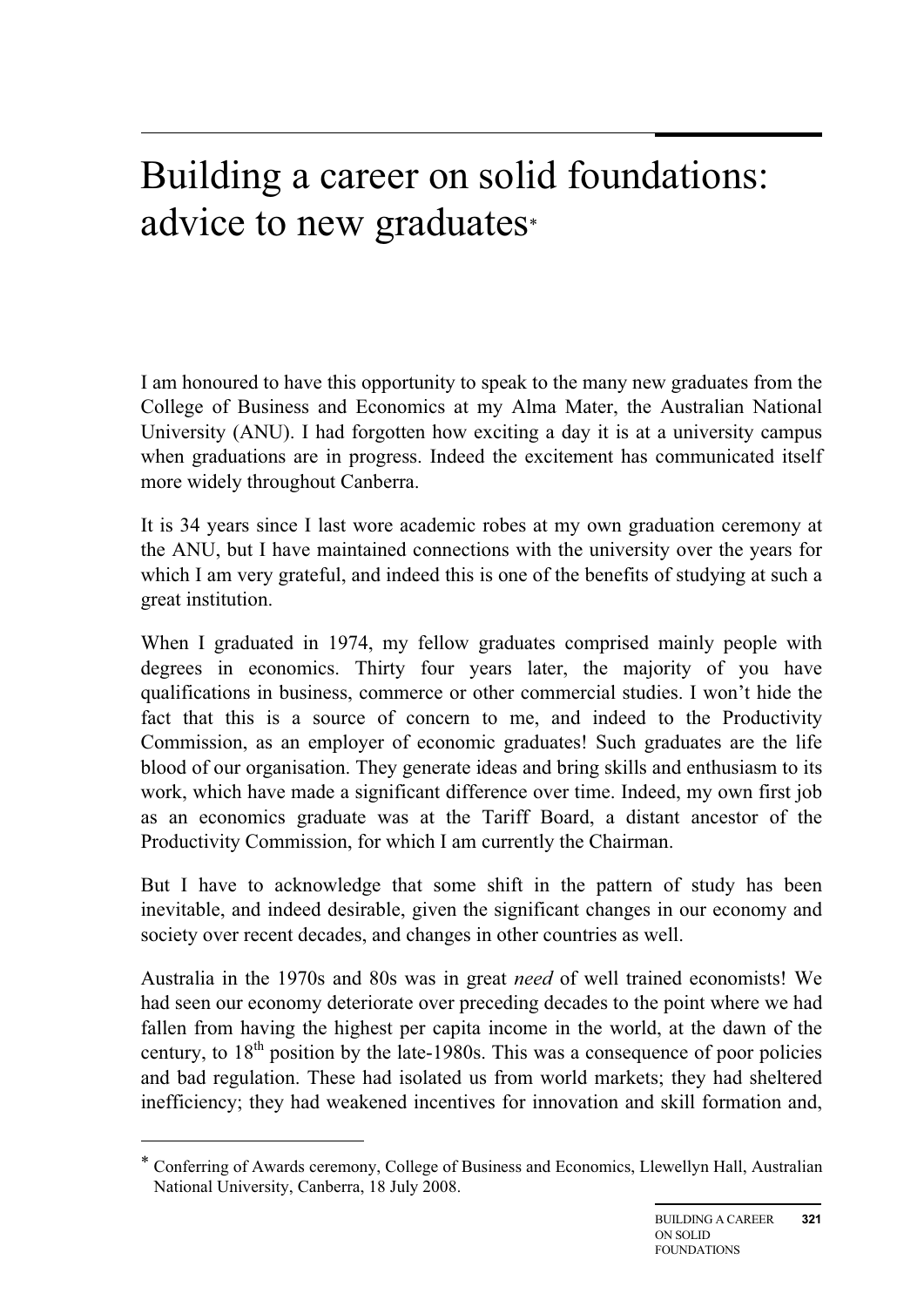Ξ as consequence, had kept Australia's productivity growth significantly below the average for the OECD and reduced the relative living standards of Australians.

So for many young Australians in the 1960s and 70s, studying economics and contemplating a career in government was a natural choice, one that responded to the problems and opportunities of our economy and society in that era. Those graduates in turn contributed to the momentum for reforms in the 1980s, the opening up of our economy to foreign goods, services and capital, and the stimulation of competition and enterprise generally, such that Australia's economy and its performance have since been transformed. Today our per capita income has risen again to  $6<sup>th</sup>$  place in the world.

That is not to say that Australia's, or especially the world's, economic policy problems have been solved! On the contrary, today we must confront such major long-term policy issues as greenhouse, population ageing and its impacts on workforce participation, not to mention the present fallout from the sub-prime crisis in financial markets. These and other challenges reveal an ongoing need for skilled policy makers, advisors and researchers.

But that said, we have today a more vibrant, evolved economy, offering opportunities for highly trained graduates not only in economics and in government, but also in the full range of disciplines relevant to our economy — in business, commerce, accounting and related fields — where positions in the private sector are abundantly available that did not exist three decades ago.

The corollary of this expanded opportunity and diversity — both in Australia and overseas — is that the career you can look forward to is no longer as static or 'path dependent' as it was when I completed my own degree all that time ago. Graduates of my generation, and those that came before me, would typically join a firm or organisation for life. In my own organisation we have recently seen a spate of retirements, with many of the individuals concerned having worked there for over thirty years. When I tell the new graduates this they look incredulous or horrified! Few among them would contemplate staying in an organisation, even one as satisfying to work at as the Productivity Commission, for longer than five years or so.

My own case is somewhat unusual. After a career spanning three decades I am back at the institution I first joined as a graduate. In between, I spent many years working overseas, as well as in a range of other organisations and positions in Australia. Today however, we are seeing considerable turnover and mobility generally, both between the public and private sectors and within each sector. There is also more scope to change course in one's specialisation, or even one's profession, these days.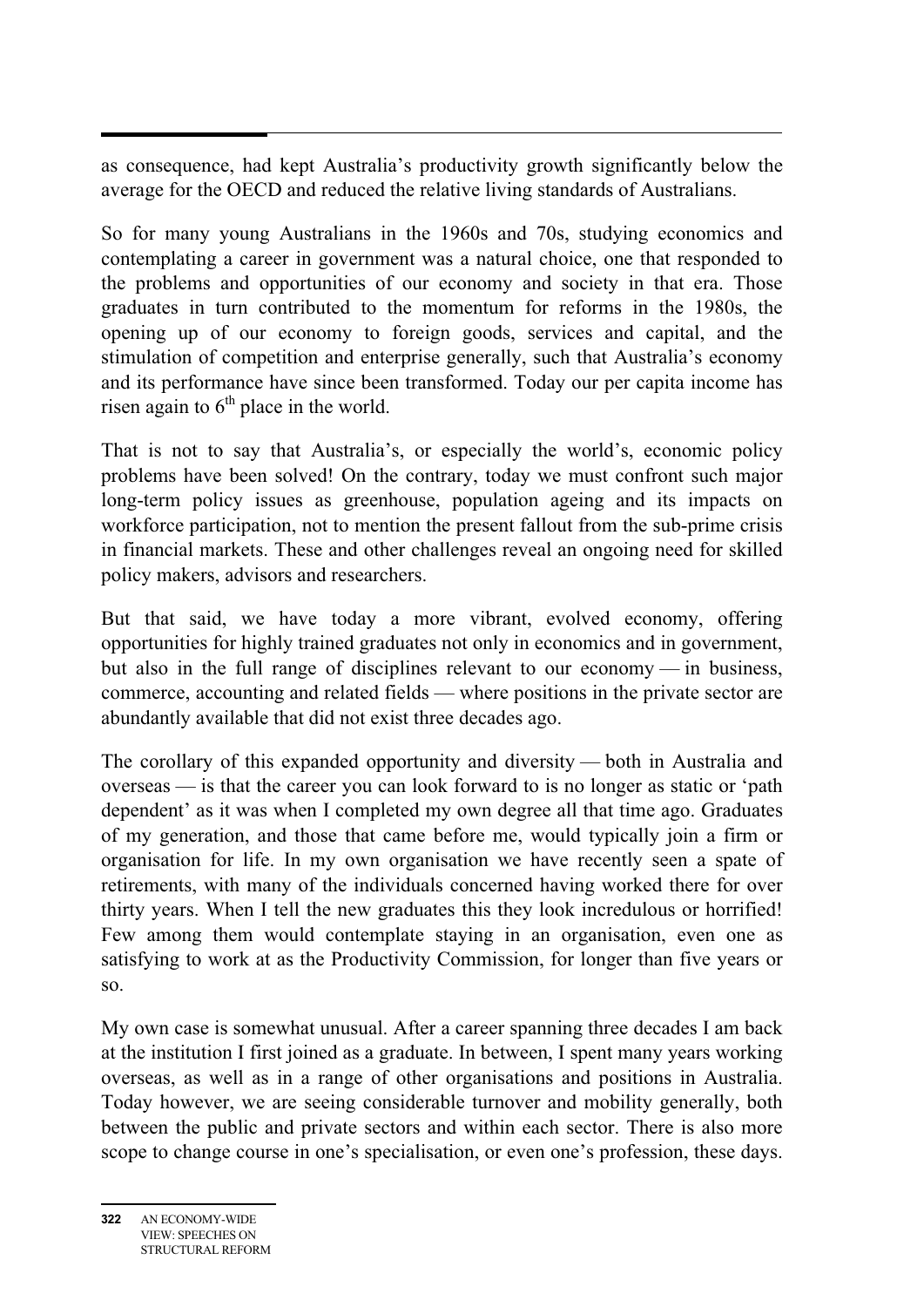And there is the opportunity to receive 'top up' skills or new skills, either at a TAFE college or at a university such as this.

This is all to the good of the individuals concerned and of our society. But it needs to be recognised that it is also a more demanding and competitive environment facing graduates today than ever in the past. There are no longer any 'sheltered workshops', either within the public or private sectors. Whatever profession or position you choose, how well you do will depend, more than ever in history, on your own performance; not whether you happen to be male or female, or who your parents are, or what school you went to.

Though I should say, especially today, that what *university* you went to can make a difference! And there is no better start, I am sure many here will agree, than having a degree from the Australian National University. But even then the important thing is not the name, but the substance of what you have managed to learn in your time here.

So with these opportunities and challenges awaiting you, the best that I can do for you today is to offer you the following seven tips, based on my own experience over the 34 years since I was last sitting where you are today.

### *First, do not be daunted by any early setbacks*

When I joined the Tariff Board as a graduate, anxious to make use of my newly honed skills in economics and econometrics, I was initially assigned to provide research support for a visiting economic consultant from the United States, who I will refer to as Dr W. Now Dr W was a lovely man, but it turned out that he was a charlatan. He employed me in a variety of tasks, the relevance and utility of which, even as a young 21-year-old, I soon began to question. In the event, after a few months, following a minor skirmish with the law, Dr W was forced to return to the United States to avoid a messy legal process. On his departure, he assured the senior people in my organisation that he had completed the project for which he had been hired and that he had left all of his results with me.

Imagine my astonishment, therefore, having not seen any of this material — in fact I believe none existed — when the head of my division came to my room and asked me to hand it over! It was not easy to convince him that I had no knowledge of it, without also raising suspicions in his mind, probably justified, that I had been wasting my time for the previous three months. So when I sit down now for my first talk to the latest batch of young graduates, as head of my organisation, I cite this story against myself as living proof that it is possible to recover from a very bad start!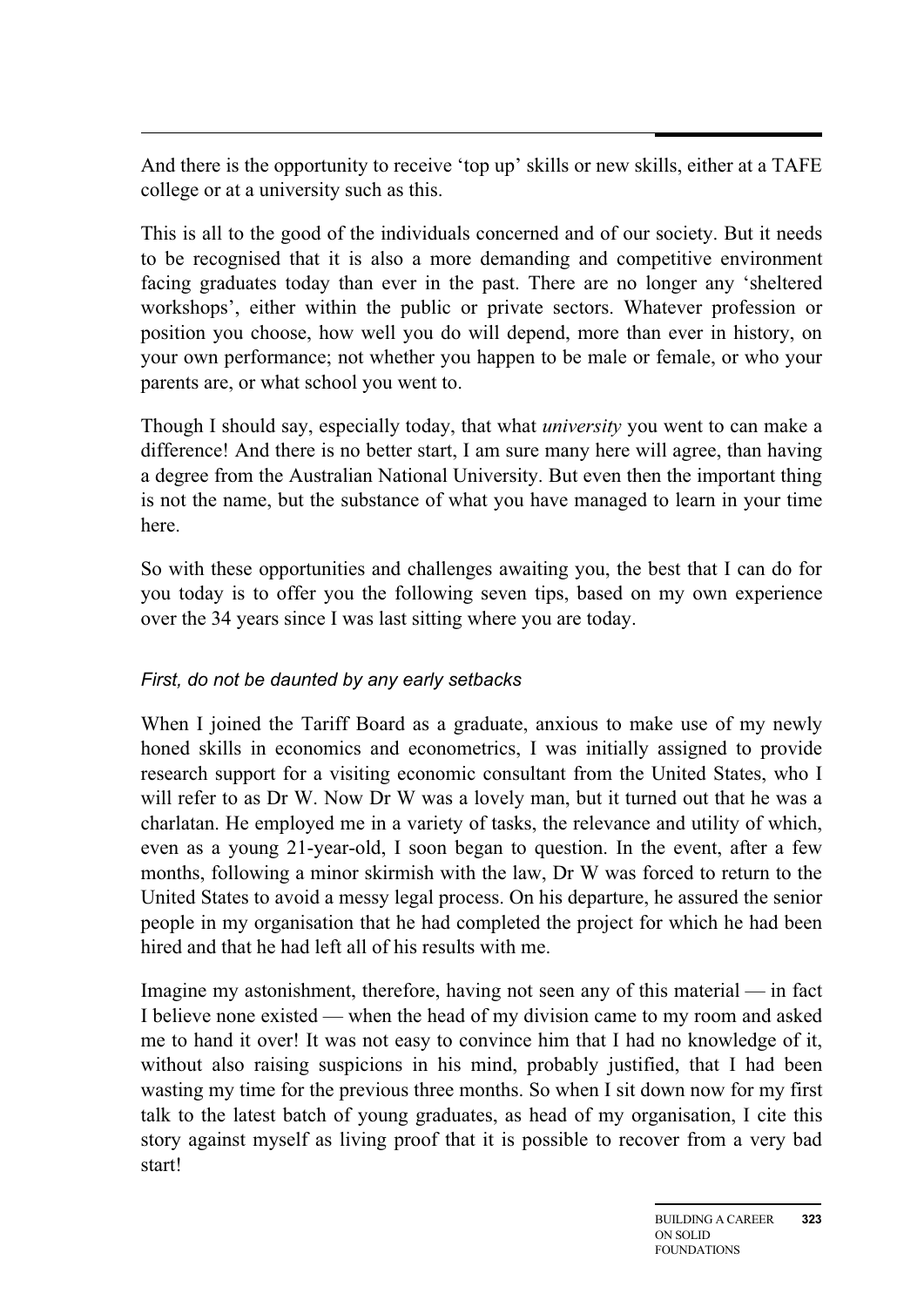#### *Second, seek out mentors*

Ξ

I hasten to add that I do not mean someone like Dr W! Indeed the best mentor for you may not be your immediate supervisor or boss. What you need is someone who is clearly successful, who you can observe and learn from in building a successful career yourself.

The best mentors are not only technically skilled people, but also those who are held in particularly high esteem within their organisation for their values, their ideas and their conduct in the workplace. A person with qualities such as hard work, commitment, open and friendly dealings with colleagues, and with courage and integrity on difficult issues, will be a role model which, if emulated, will stand you in good stead throughout your career.

### *Third, learn to be an effective communicator*

Many extremely clever, well-trained people never make their mark in life because of a lack of ability to communicate well. Above all, it is important to work hard at your *writing*. Other communication skills will develop naturally in time as you gain experience and confidence. But writing well demands conscious effort and attention.

By writing well, I do not mean just writing grammatically, but also structuring an argument cogently, expressing your meaning clearly, focussing on the essentials of the case you are making and, ultimately, engaging the reader and making that person want to finish reading what you have to say.

Good writing is important not just when writing a paper or a major report; it is also important when you are seeking to communicate through a letter or, much more common these days, an email message.

It would be nice to believe that these skills will have been acquired at school or university. Unfortunately, from my experience that is rarely the case, even in an institution as good as this one. Therefore, a key post-graduate skill that you need to acquire is good writing, and ultimately effective communication. Acquiring those skills early will pay dividends throughout your entire working life.

### *Fourth, be open to criticism of your performance*

Welcome it; embrace it! Of course this is easier if such criticism is offered constructively and, ideally, sensitively. But even when ineptly or badly delivered, it can be very valuable to you, if you approach it with a positive attitude. In fact the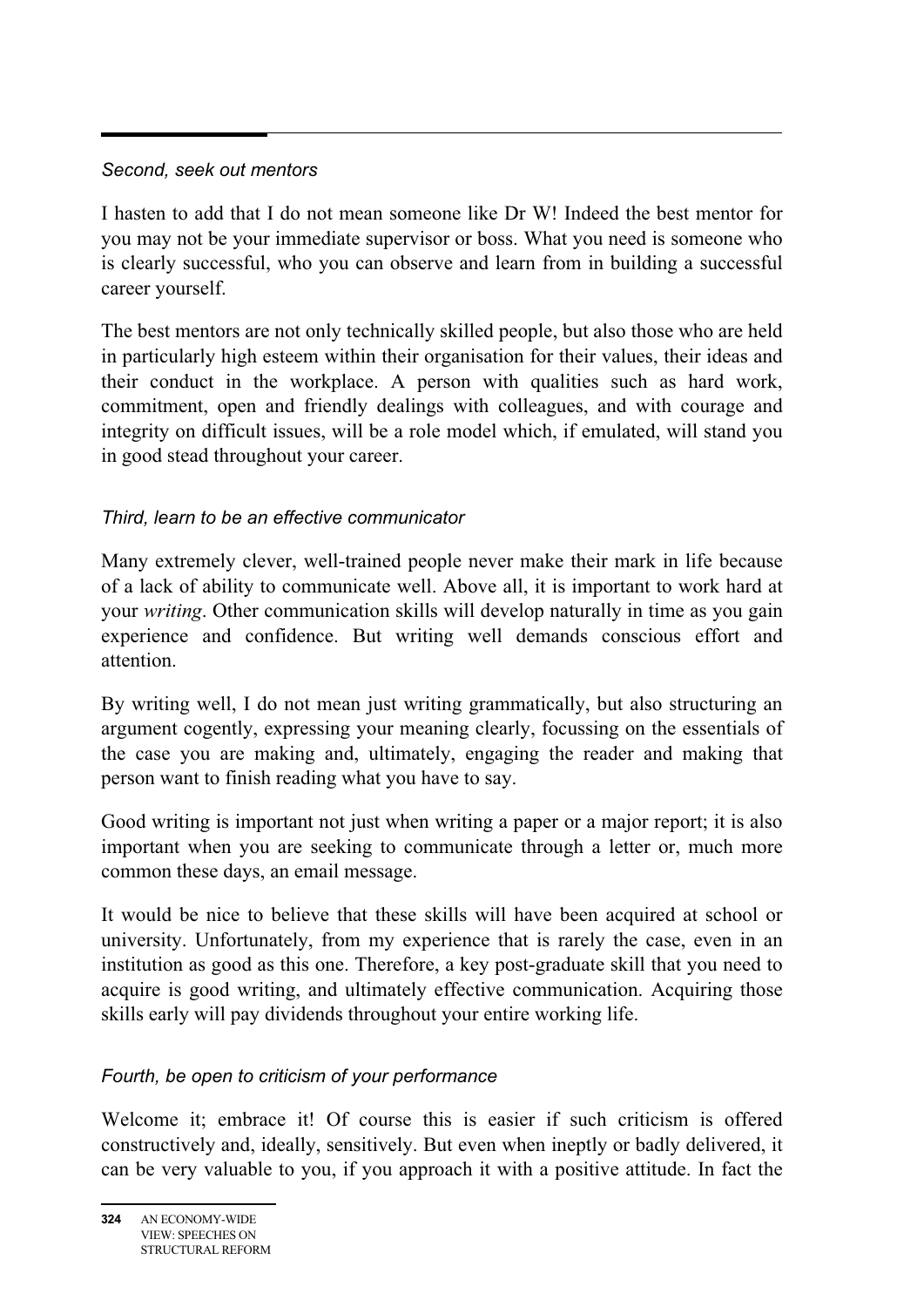more you show you can accept critical feedback, the more it will be offered. And the more you respond to it by changing what you do, the less need there will be for it later in your career — and indeed the better your career will have been for it.

Compared to when I first embarked on a career in the early seventies, these days there are more structured opportunities for you to receive appraisal of your performance in the workplace. In the Productivity Commission, for example, such opportunities occur regularly every six months. My advice to you is to seize the opportunity presented by such regular appraisal sessions.

### *Fifth, take the bad with the good*

Do not expect that every task you are given will be as fulfilling, stimulating and suited to your undoubted abilities as you may wish. The way you treat the more onerous or mundane tasks that will inevitably come your way as a newcomer to the workplace, provides an important signal to your managers and supervisors about what you are made of, and your ability to do more challenging things.

When I was a young research economist at the GATT in Geneva — the predecessor of the WTO — what turned out to be my biggest break was the opportunity to do my branch's most menial task; namely, transcribing editorial changes to the organisation's annual report that emerged from a painstakingly slow drafting discussion among my senior colleagues. However, I persisted in that task, those senior colleagues soon got to know me and eventually to trust me, and before long I found myself co-authoring reports with them. So the moral is, try to do your best even on the worst jobs, and eventually some of the best jobs will become yours.

### *Sixth, learn about the bigger picture for your organisation*

As a young graduate commencing in your first job, you will inevitably be a small cog in a much larger machine. Understanding how that machine fits together — and your organisation's place in the wider world — will help with your own tasks and help you to put things in perspective. It will also give you a sense of where your best contribution may lie over time within the organisation. And it will signal to senior people that you have a more corporate or strategic view, which is one key quality for advancement.

### *Seventh, stay in touch with your university friends and colleagues*

University life provides you with, to use economist's jargon, 'intellectual capital'. But it also provides you with, if I can use further jargon, *social* capital. Maintaining